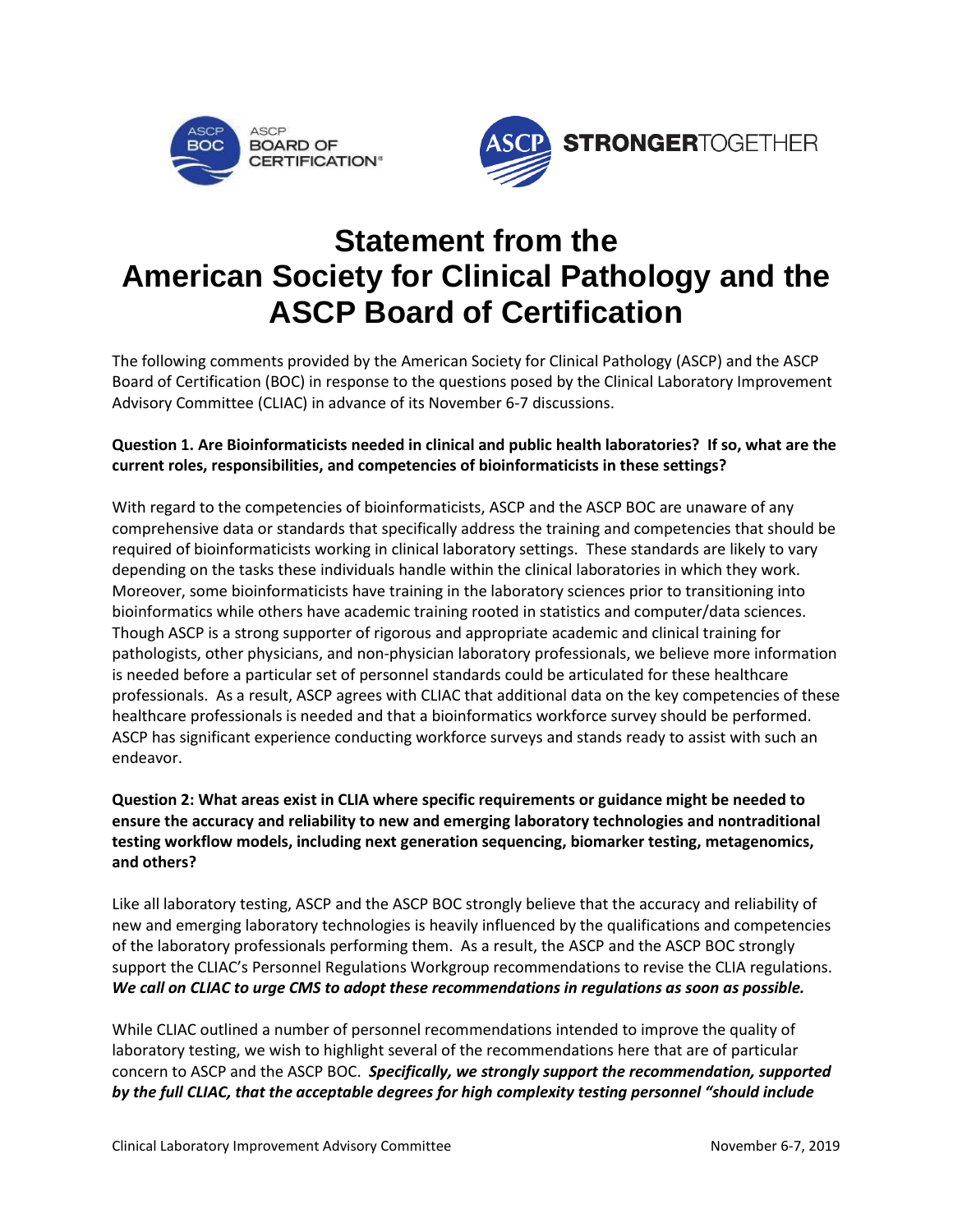*chemical, biological, or medical technology/medical laboratory science."* As the Workgroup stated "the base requirement is that for individuals to qualify as laboratory personnel under CLIA, they must have the necessary coursework to provide a foundation on which to function effectively in the laboratory. The acceptable degrees referenced here are acceptable because the course of study includes the relevant coursework and therefore serve as a "surrogate" for that coursework." We also support the removal of physical science from the list of acceptable degrees.

In line with CLIAC's recommendations, we recommended that the CLIA personnel rules should be modified to recognize the academic achievements of other baccalaureate degreeholders, provided their degrees include *substantial* coursework in the academic sciences relevant to laboratory medicine. *Accordingly, for those individuals whose baccalaureate degree is in something other than a chemistry, biology, or medical technology/medical laboratory science, we concur with CLIAC that the CLIA rules for high complexity testing personnel should be changed to recognize an earned baccalaureate degree and at least 30 semester hours (or the equivalent) of coursework in these academic sciences.*

On the topic of clinical training and work experience, *ASCP strongly agrees that "All personnel should have experience and training in the responsibilities listed for their CLIA positions at the appropriate test complexity."*

One of the items discussed by CLIAC was primary source verification (PSV) of earned credentials, training, and experience by personnel certification agencies, such as the ASCP Board of Certification. The ASCP BOC is an accredited certifying agency, and we verify the accuracy of every applicant's personnel qualifications as part of the certification process, including their educational transcripts. Besides verifying the accuracy of each individual's qualifications, ASCP's assessments could serve as a historical record that could be utilized repeatedly during the laboratory inspection process as well as by individuals who may no longer have access to their original documentation. *As a result, we believe that clinical laboratories, laboratory personnel, laboratory inspectors, and patients would be well served by CLIAC urging CMS to develop guidance outlining the requirements and conditions necessary for accredited certifying agencies to secure CMS's approval to serve as primary source verification organizations.*

*With regard to histotechnology professionals, the ASCP and ASCP BOC strongly support the establishment of high complexity personnel standards for these vital laboratory professionals.* Since the last major revisions to the CLIA rules, the processing of tissue specimens has become highly complex. *As a result, we join with the National Society for Histotechnology in urging that the CLIA rules treat the histotechnology pre-examination and examination processes as highly complex.* This would require that these services be performed in a CLIA-certified facility under the direction of a boardcertified anatomic pathologist, subject to applicable proficiency testing requirements and performed only by properly trained histotechnicians and histotechnologists.

*In addition, because several published studies, including by the Centers for Disease Control and Prevention, have shown that clinical laboratories staffed with higher proportions of certified personnel perform better (as demonstrated by proficiency testing results), we urge that the CLIA personnel regulations adopt a certification requirement for the performance and supervision of high complexity testing.* 

Moreover, ASCP and the ASCP BOC believe that genetic and genomic testing, as well as many new and emerging technologies, involves higher levels of complexity and demands unique technical knowledge